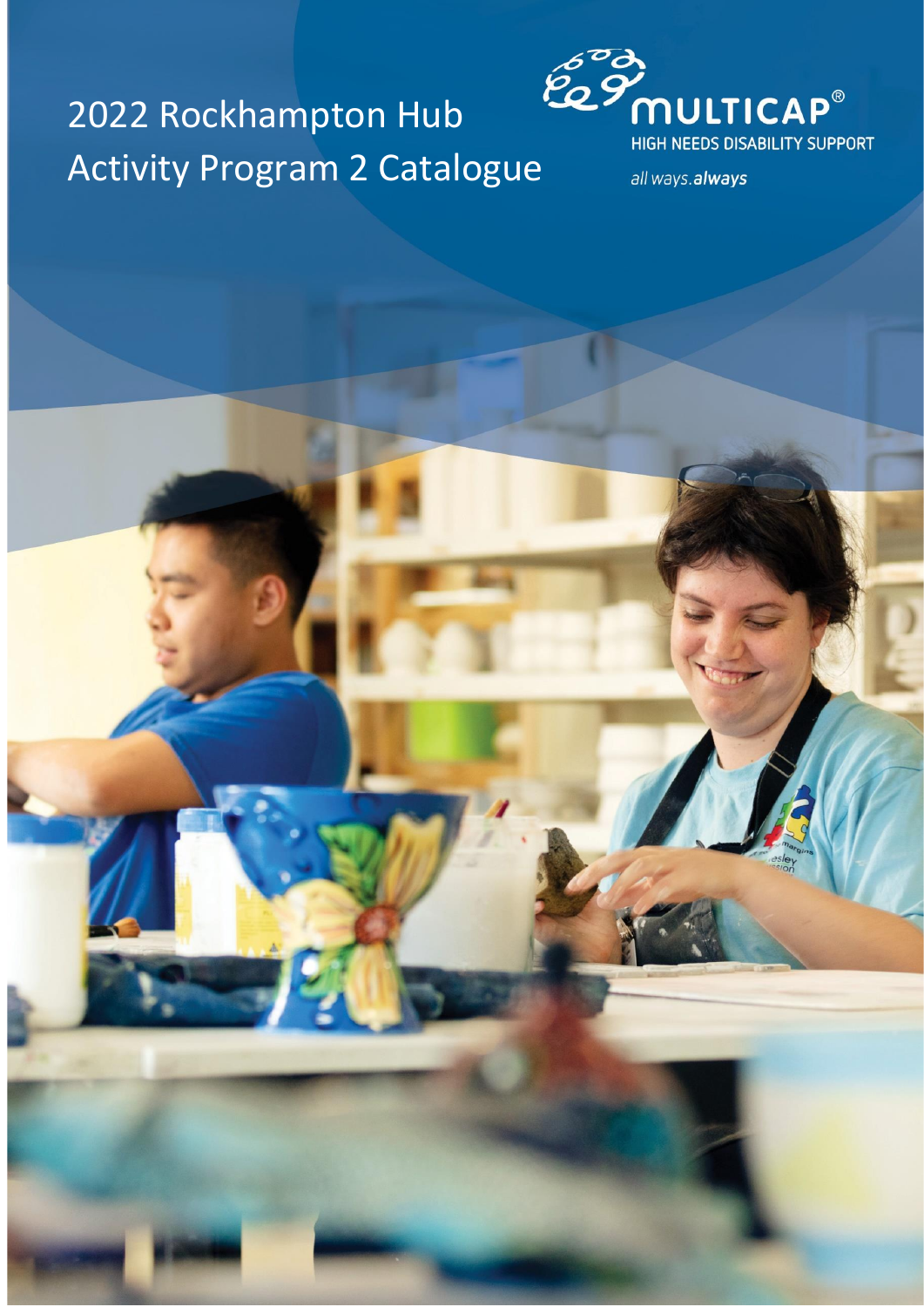# 2022 Rockhampton Hub Activity Program 2 Catalogue

Welcome to our Hub Activity Program! We are pleased to have you join us for activities at the Rockhampton Hub, and we hope you enjoy what we have in store.

Our 12-week Hub programs are designed to offer you structure and consistency, with a focus on outcomes. When making your activity selections, you will be signing up and committing to a complete 12-week program for each day you attend the Hub.

This allows you to fully develop your skills, more opportunity to see progress and reach your goals, and have a sense of completion at the end of the 12-week program. It also helps you develop stronger connections with other customers, and gain more substantial outcomes than one-off activities.

At the end of each program, you have a chance to demonstrate your new skills with two showcase weeks in July and December. The showcase weeks give you the opportunity to do a one-off activity that displays your new skills or goal achievements.

#### **How it works**

• For each day you attend the Hub, choose one activity for the morning and one activity for the afternoon, or a full day activity where available.

As you are committing to that specific activity for 12 weeks (ie. Sailing every Monday, cooking every Tuesday morning and games every Tuesday afternoon), please make sure the activities you choose are ones that align well with your NDIS goals, or are activities you are passionate about.

Tick the program you wish to be registered into as outlined below and either phone through your choices to Melissa Jarred at [melissa.jarred@multicap.org.au](mailto:melissa.jarred@multicap.org.au) or Ph: 0409 640 239 or return it to 90 Jardine Street, West Rockhampton. QLD 4700 by 4<sup>th</sup> March 2022.



- Program allocation is based on first-come, firstserved; so, make sure you get your selections in fast! If you need help to complete the form, please call us on 07 4922 4549.
- A confirmation letter will be sent to you with the activities you are participating in.

If your chosen activity is at capacity, we will phone you and see if you would like to be placed in an alternative activity or increase your level of support to be able to participate. We are unable to permit changes to your activity program once confirmed due to group-based scheduling. If you do not wish to participate in an activity you have selected, please contact Melissa Jarred [melissa.jarred@multicap.org.au](mailto:melissa.jarred@multicap.org.au) or Ph: 0409 640 239.

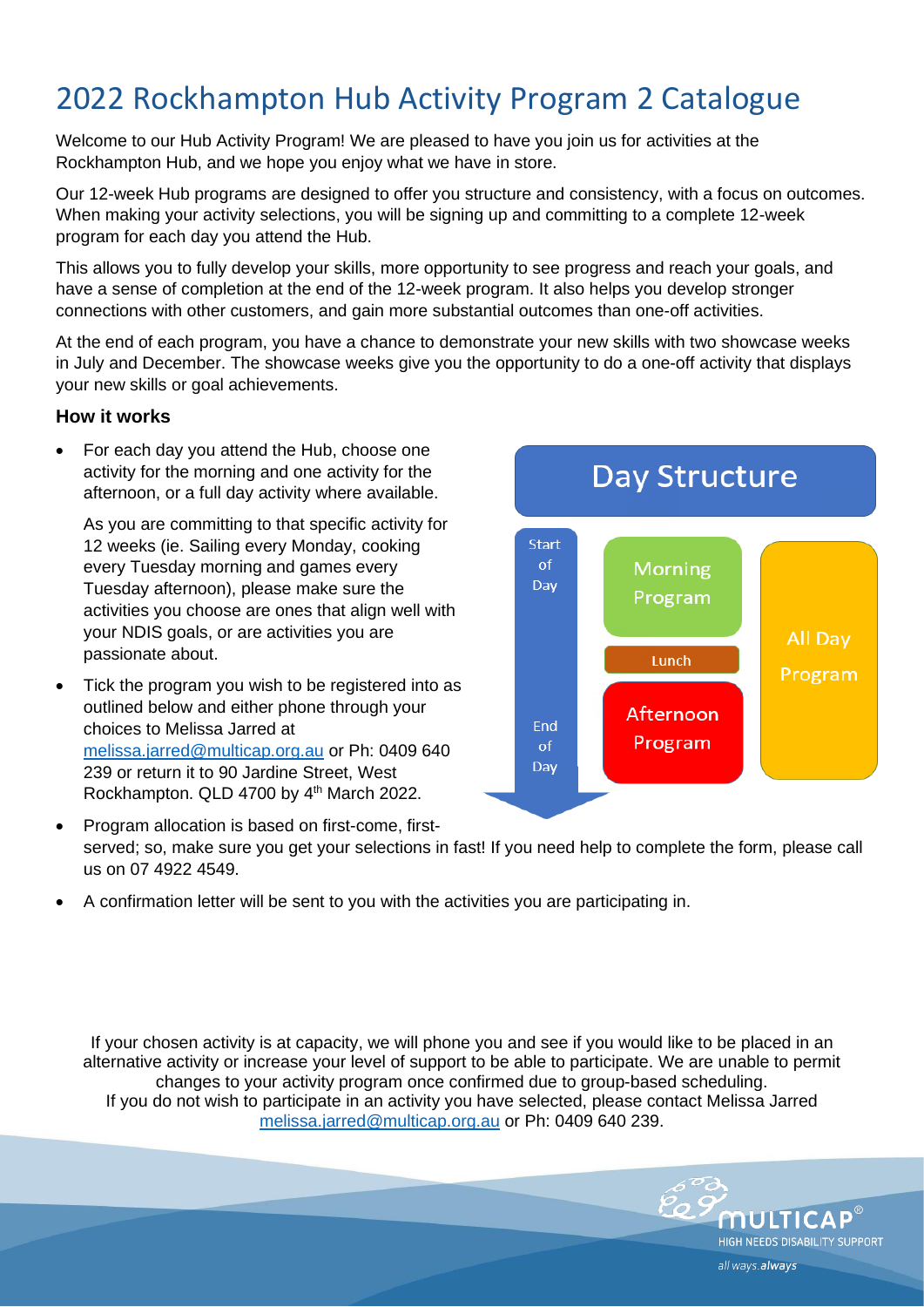#### **Monday Activities**

| <b>Monday Morning - Choose One</b> |                                                                                                                                                                                                                                                                                |             | chosen<br>activity |
|------------------------------------|--------------------------------------------------------------------------------------------------------------------------------------------------------------------------------------------------------------------------------------------------------------------------------|-------------|--------------------|
|                                    | Hidden Treasures - All Things Upcycling<br>Create art and craft projects.<br>$\bullet$<br>Work with both natural and manmade items<br>Improve your art and crafting skills.<br>$\bullet$                                                                                       | \$3.00      |                    |
|                                    | HUB FITNESS - Chair Yoga, Tai Chi, Meditation - Relax<br>Get active at your own pace – Chair Yoga, Tai Chi, Light<br>$\bullet$<br>Stroll or Park Walk.<br>Learn new techniques to move your body and get healthy<br>$\bullet$<br>Learn how to improve your health<br>$\bullet$ | No.<br>Cost |                    |

#### **AND**

| <b>Monday Afternoon - Choose One</b> |                                                                                                                                                                                                                                                       |             |                    |
|--------------------------------------|-------------------------------------------------------------------------------------------------------------------------------------------------------------------------------------------------------------------------------------------------------|-------------|--------------------|
|                                      |                                                                                                                                                                                                                                                       |             | chosen<br>activity |
|                                      | Hidden Treasures – All Things Up cycling<br>Create art and craft projects.<br>$\bullet$<br>Work with both natural and manmade items<br>Improve your art and crafting skills.<br>$\bullet$                                                             | \$3.00      |                    |
|                                      | HUB FITNESS – Chair Yoga, Tai Chi, Meditation - Relax<br>Get active at your own pace - Chair Yoga, Tai Chi, Light<br>$\bullet$<br>Stroll or Park Walk.<br>Learn new techniques to move your body and get healthy<br>Learn how to improve your health. | No.<br>Cost |                    |

**OR – choose the All Day activity below**

| COCA PROGAMS - Options - Half day option available 9 to 12 or 12 to 3 |                                                                                                                                                                                                                                                |                                       |                    |
|-----------------------------------------------------------------------|------------------------------------------------------------------------------------------------------------------------------------------------------------------------------------------------------------------------------------------------|---------------------------------------|--------------------|
|                                                                       |                                                                                                                                                                                                                                                |                                       | chosen<br>activity |
|                                                                       | <b>Centre of Creative Arts - Painting</b><br>Learn to paint/ draw in different styles, colours and<br>$\bullet$<br>textures.<br>Learn to use a variety of paints and other materials<br>Showcase your work **Bring or buy lunch**<br>$\bullet$ | All<br>Day<br><b>Option</b><br>\$5.00 |                    |

Po 9

MULTICAP® HIGH NEEDS DISABILITY SUPPORT

all ways.always

**Tuesday Activities**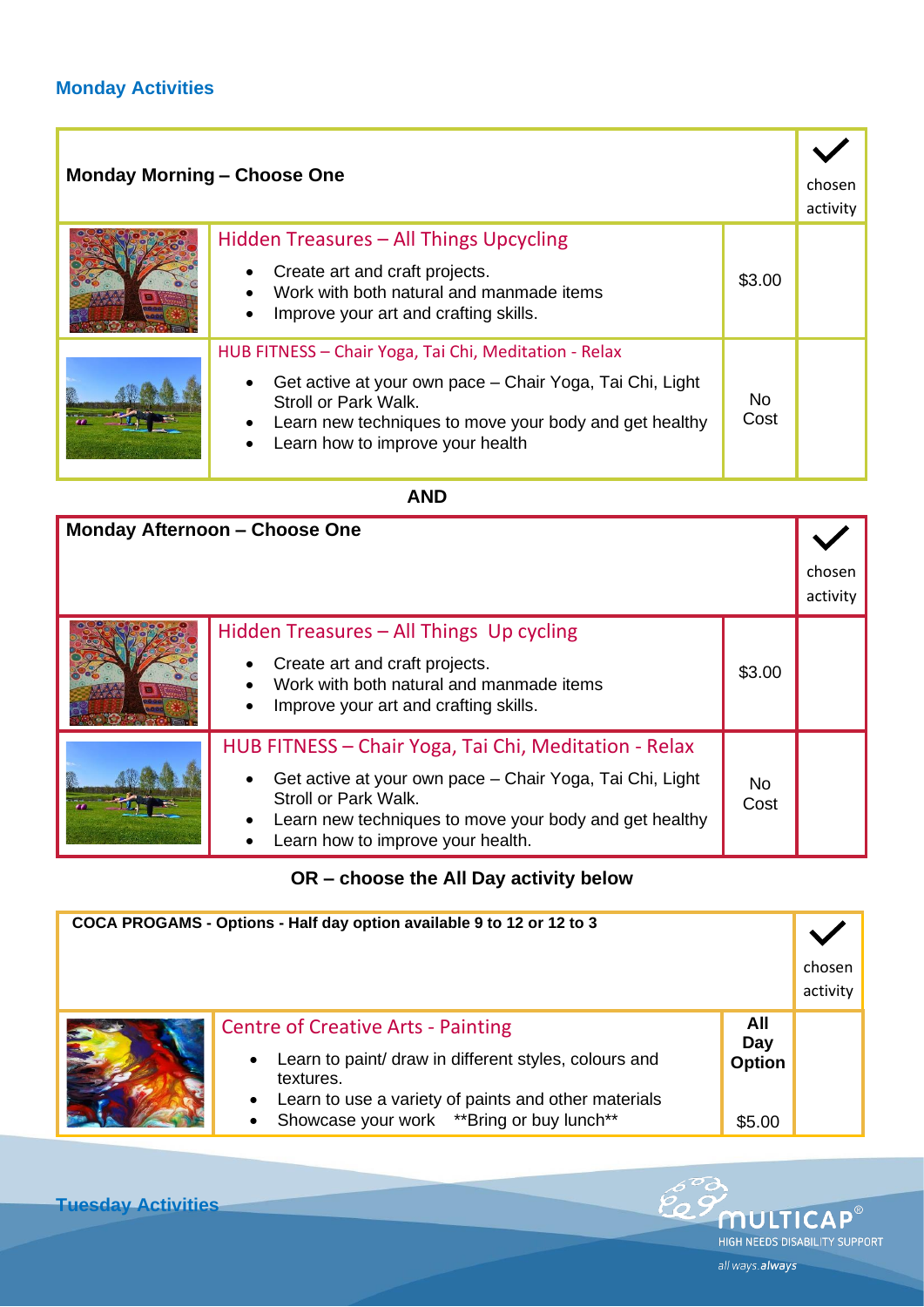| <b>Tuesday Morning - Choose One</b> |                                                                                                                                                                                                                                                                                        |             |                    |
|-------------------------------------|----------------------------------------------------------------------------------------------------------------------------------------------------------------------------------------------------------------------------------------------------------------------------------------|-------------|--------------------|
|                                     |                                                                                                                                                                                                                                                                                        |             | chosen<br>activity |
|                                     | <b>TRAIL BLAZERS - Explore Our Local Community</b>                                                                                                                                                                                                                                     | No.<br>cost |                    |
|                                     | Explore our local community, local Op Shops and other<br>$\bullet$<br>exciting destinations! Great finds to discover for your<br>art projects. Work on your money management, travel<br>training and independence in the community. This<br>program is community based or offered 1:1. |             |                    |
|                                     | CZ Sensory Room at the HUB **NEW PROGRAM**                                                                                                                                                                                                                                             | \$3.00      |                    |
|                                     | Welcome to the C Z Sensory Room new at the HUB in<br>$\bullet$<br>2022. Explore and discover all things sensory. This<br>program will encourage and engage customers. Be<br>part of the new activities on offer in the CZ Sensory<br>Room.                                             |             |                    |

**AND**

| Tuesday Afternoon - Choose One                                                                                                                                                                                                                                                                                                  |         | choser<br>activity |
|---------------------------------------------------------------------------------------------------------------------------------------------------------------------------------------------------------------------------------------------------------------------------------------------------------------------------------|---------|--------------------|
| <b>TRAIL BLAZERS - Explore our local community</b><br>Explore our local community, local Op Shops and<br>other exciting destinations! Great finds to discover for<br>your art projects. Work on your money management,<br>travel training and independence in the community.<br>This program is community based or offered 1:1. | No Cost |                    |
| <b>ASDAN – Cooking</b><br>12 week Program. Learning new skills to plan, shop<br>and create your meals for yourself and your friends.<br>Ste by step cooking program to get you confident in<br>the kitchen                                                                                                                      | \$10.00 |                    |

## **OR – choose the All Day activity below**

| All Day - Option - Choose One                                                                                                                     |                                                                                                                                                                                                          |                             |                    |
|---------------------------------------------------------------------------------------------------------------------------------------------------|----------------------------------------------------------------------------------------------------------------------------------------------------------------------------------------------------------|-----------------------------|--------------------|
| COCA Programs - ALL DAY - Options - Half day option available 9 to 12 or 12 to 3<br>*Note* - (one off fee \$25.00 to cover ASDAN books and admin) |                                                                                                                                                                                                          |                             | chosen<br>activity |
|                                                                                                                                                   | <b>Centre of Creative ARTS - PRINTING</b><br>Explore and create different art projects<br>Printing on cards, fabric, photo frames and paper design<br>Many textures colours and themes to have fun with! | All<br>Day<br><b>Option</b> |                    |
|                                                                                                                                                   | Make and create for your family and friends                                                                                                                                                              | \$5.00                      |                    |

**MULTICAP®** HIGH NEEDS DISABILITY SUPPORT

all ways.always

 $\widetilde{\mathscr{C}}_{\!\!\mathcal{O}}$  S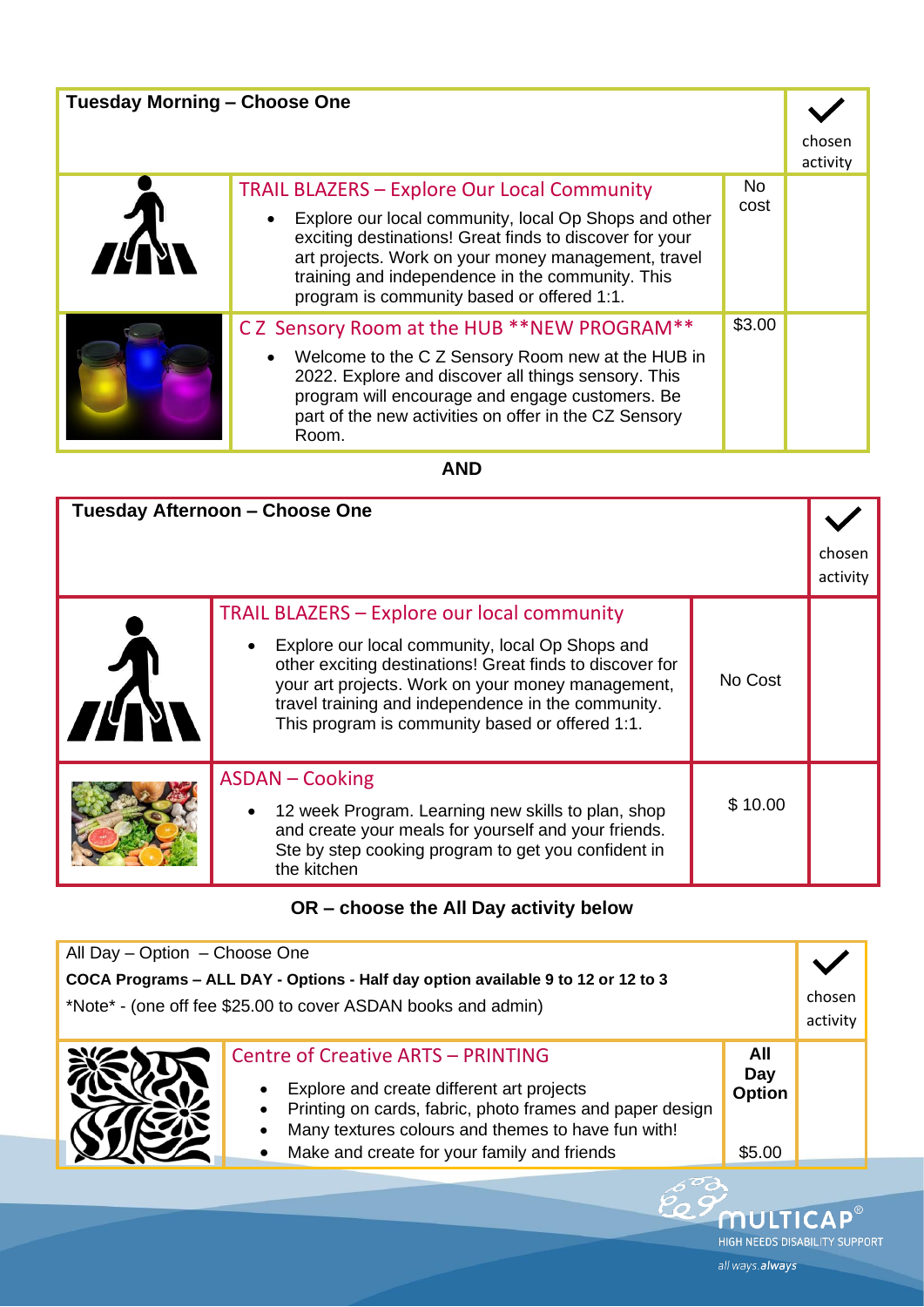#### **Wednesday Activities**

| <b>Wednesday Morning - Choose One</b> |                                                                                                                                                                                             |                        |                    |
|---------------------------------------|---------------------------------------------------------------------------------------------------------------------------------------------------------------------------------------------|------------------------|--------------------|
|                                       |                                                                                                                                                                                             |                        | chosen<br>activity |
|                                       | <b>HUB-MUSIC and CHOIR MORNING</b>                                                                                                                                                          |                        |                    |
|                                       | Get ready to move and grove<br>Singing and dancing to all your favorite songs<br>Working with the facilitator to develop vocal sounds<br>Develop friendships and participate in turn taking | \$3.00                 |                    |
|                                       | Meet the Crew at the ZOO - Walking Tour Group                                                                                                                                               |                        |                    |
|                                       | Discover our local Botanical Gardens and Zoo<br><b>Fauna and Animals</b><br>Share morning tea with us on this tour<br>BYO food/ drinks or money for money tea                               | N <sub>o</sub><br>Cost |                    |

**AND**

| <b>Wednesday Afternoon - Choose One</b> |                                                                                                                                                                                                                                                                          |        |                    |
|-----------------------------------------|--------------------------------------------------------------------------------------------------------------------------------------------------------------------------------------------------------------------------------------------------------------------------|--------|--------------------|
|                                         |                                                                                                                                                                                                                                                                          |        | chosen<br>activity |
|                                         | <b>Music, Movement and Meditation</b><br>Music and movement can make us feel great<br>Discover and combine your passion for music<br>Learn calming, relaxing meditation techniques                                                                                       | \$3.00 |                    |
|                                         | C.Z Sensory Room at the HUB **NEW PROGRAM**<br>Welcome to the C Z Sensory Room new at the HUB in<br>2022. Explore and discover all things sensory. This<br>program will encourage and engage customers. Be part<br>of the new activities on offer as in CZ Sensory Room. | \$3.00 |                    |

## **OR – choose the All Day activity below**

| COCA Programs - All Day - Option - Half day option available 9 to 12 or 12 to 3 |                                                                                                                                                                                            |                                    |                    |
|---------------------------------------------------------------------------------|--------------------------------------------------------------------------------------------------------------------------------------------------------------------------------------------|------------------------------------|--------------------|
|                                                                                 |                                                                                                                                                                                            |                                    | chosen<br>activity |
|                                                                                 | Centre of Creative Arts - Creative Sound and Noise<br>Learn to use your voice as an instrument<br>$\bullet$<br>Record your own sounds and noises to be used for a<br>$\bullet$<br>mixed CD | <b>All Day</b><br>Option<br>\$5.00 |                    |

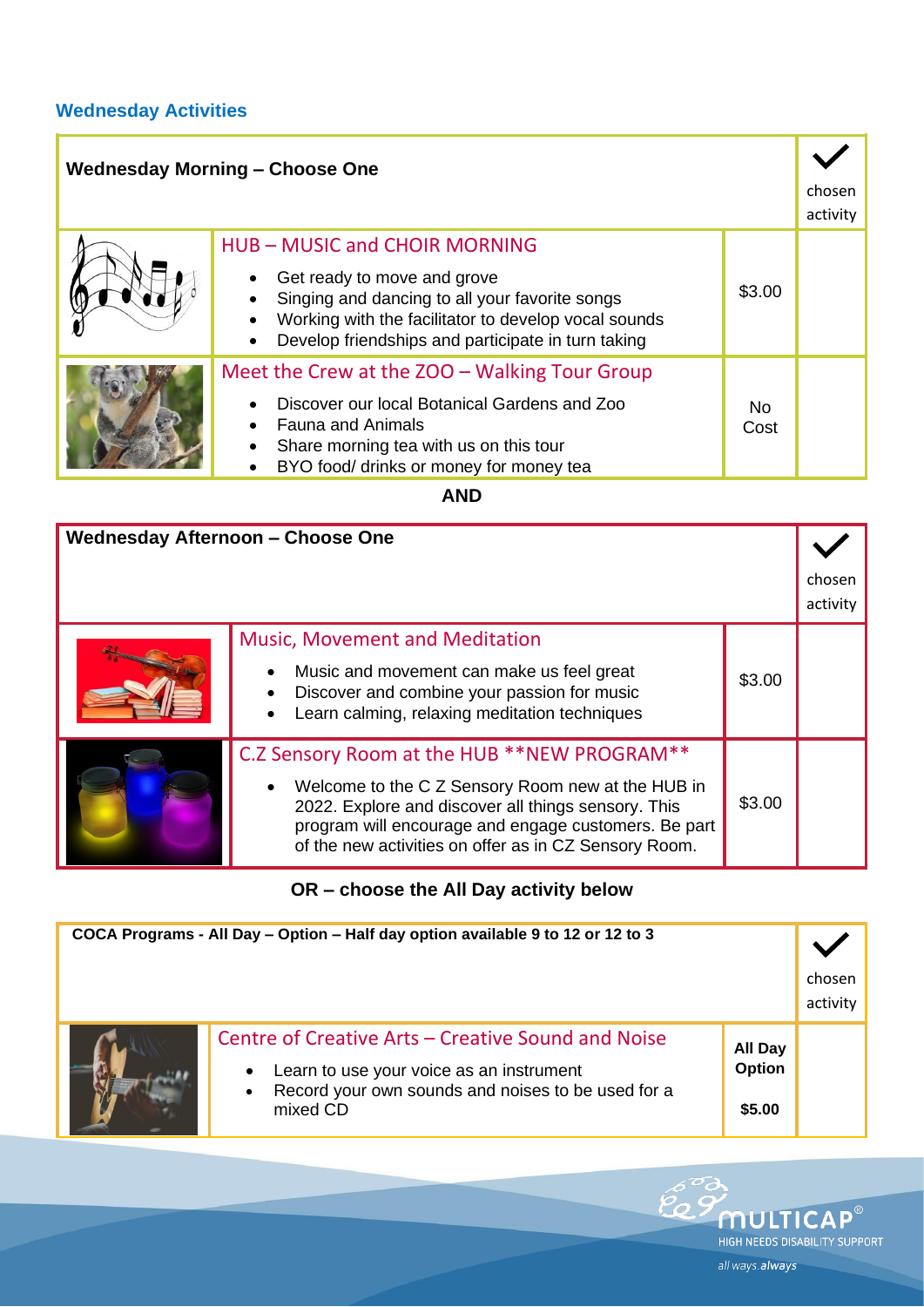#### **Thursday Activities**

| <b>Thursday Morning - Choose One</b> |                                                                                                                                                               |         |                    |
|--------------------------------------|---------------------------------------------------------------------------------------------------------------------------------------------------------------|---------|--------------------|
|                                      |                                                                                                                                                               |         | chosen<br>activity |
|                                      | Hidden Treasures - All Things Up cycling<br>Create art and craft projects<br>Work with both natural and manmade items<br>Improve your art and crafting skills | \$3:00  |                    |
|                                      | Baker's Delight at the HUB – Morning Tea<br>Bake some treats for afternoon tea. Learn how to make<br>simple snack foods to take out and about                 | \$10.00 |                    |

#### **AND**

| Thursday Afternoon - Choose One |                                                                                                                                                 |         |                    |
|---------------------------------|-------------------------------------------------------------------------------------------------------------------------------------------------|---------|--------------------|
|                                 |                                                                                                                                                 |         | chosen<br>activity |
|                                 | Meet the Crew at the ZOO - Walking Tour Group<br>Discover our local Botanical Gardens and Zoo<br><b>Fauna and Animals</b>                       | \$3.00  |                    |
|                                 | Share morning tea with us on this tour<br>BYO food/ drinks or money for money tea<br>Gentle form of exercise getting to build friendships       |         |                    |
|                                 | Baker's Delight at the HUB - Afternoon Tea<br>Bake some treats for afternoon tea. Learn how to make<br>simple snack foods to take out and about | \$10.00 |                    |

# **OR – choose the All Day activity below**

| COCA Programs - All Day - Option - Half day option available 9 to 12 or 12 to 3 |                                                                                                                                                                                                                                                                               |                             |                                     |
|---------------------------------------------------------------------------------|-------------------------------------------------------------------------------------------------------------------------------------------------------------------------------------------------------------------------------------------------------------------------------|-----------------------------|-------------------------------------|
|                                                                                 |                                                                                                                                                                                                                                                                               |                             | chosen<br>activity                  |
|                                                                                 | Centre of Creative Arts - PAINTING WITH SCISSORS.<br>Calling all lovers of scrapbooking and painting. This new<br>$\bullet$<br>program is a modern version of the two<br>Create a portfolio of work using different materials,<br>$\bullet$<br>colours, patterns and textures | All<br>Day<br><b>Option</b> |                                     |
|                                                                                 | Work on different themes for special occasions and create<br>$\bullet$<br>beautiful memories to display                                                                                                                                                                       | \$5.00                      |                                     |
|                                                                                 | <b>CO.</b>                                                                                                                                                                                                                                                                    | <b>MULTICAP®</b>            | <b>HIGH NEEDS DISABILITY SUPPOR</b> |

all ways.always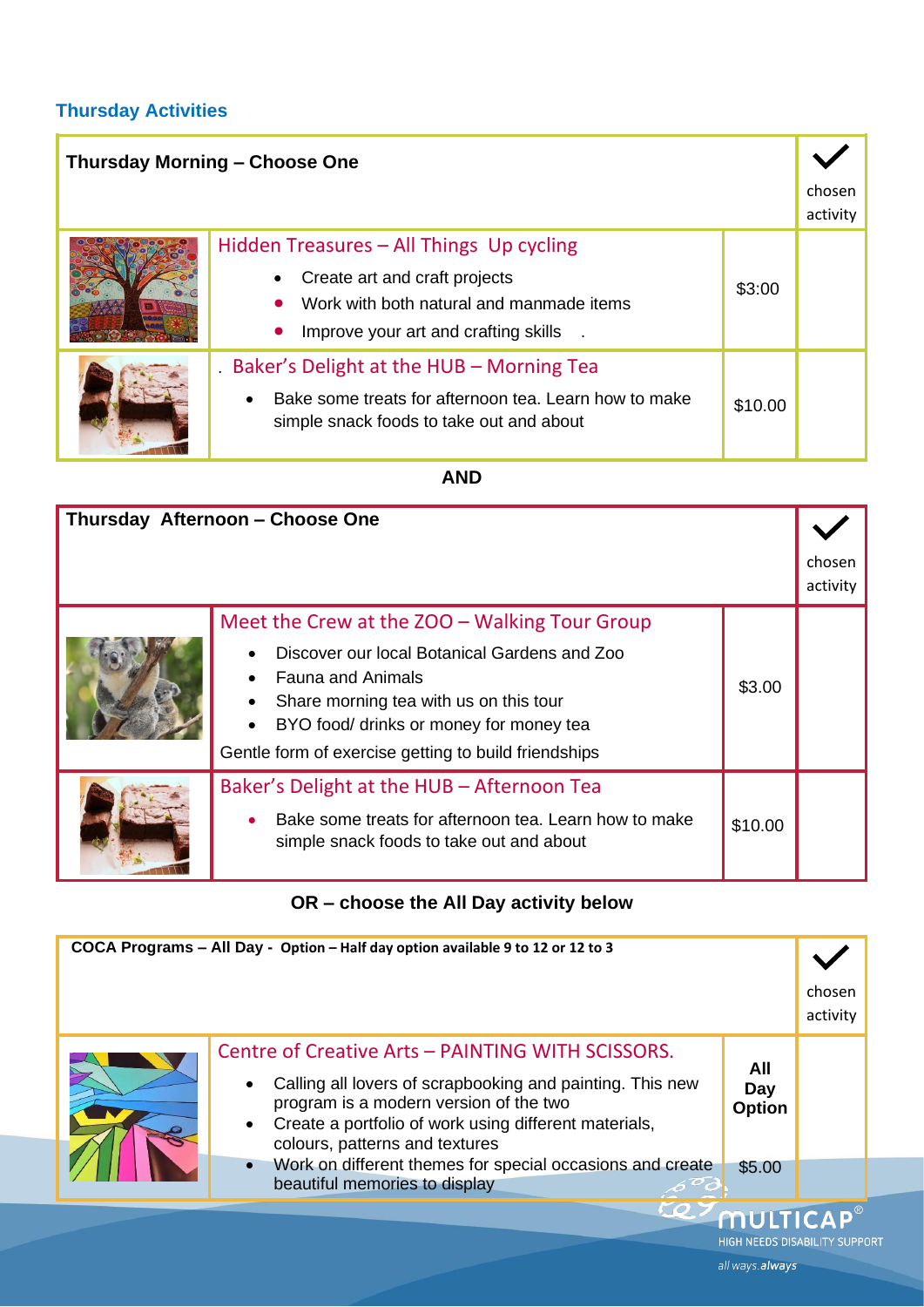# **Friday Activities**

| <b>Friday Morning - Choose One</b> |                                                                                                                                                                                                                                                  |             |                    |
|------------------------------------|--------------------------------------------------------------------------------------------------------------------------------------------------------------------------------------------------------------------------------------------------|-------------|--------------------|
|                                    |                                                                                                                                                                                                                                                  |             | chosen<br>activity |
|                                    | Centre of Creative Arts – Creative Cookery<br>Learn how to bake a variety of goodies including bre<br>Learn safe and hygienic kitchen practices<br>Learn how to read and interpret recipes                                                       | \$5.00      |                    |
|                                    | <b>Friday Fun Day!</b><br>Friday afternoon – engage in our HUB games, movies<br>and easy listening music<br>Enjoy participating in our HUB facilities - share your<br>afternoon tea among your friends. UNO, Bingo, Word<br>search, Music Trivia | No.<br>Cost |                    |

#### **AND**

| Friday Afternoon - Choose One |                                                                                                                                                                                                                                                  |             | chosen<br>activity |
|-------------------------------|--------------------------------------------------------------------------------------------------------------------------------------------------------------------------------------------------------------------------------------------------|-------------|--------------------|
|                               | Centre of Creative Arts - Creative Cookery<br>Learn how to bake a variety of goodies including<br>breads, cakes, biscuits and slices<br>Learn safe and hygienic kitchen practices<br>Learn how to read and interpret recipes                     | \$5.00      |                    |
|                               | <b>Friday Fun Day!</b><br>Friday afternoon – engage in our HUB games, movies<br>and easy listening music<br>Enjoy participating in our HUB facilities - share your<br>afternoon tea among your friends. UNO, Bingo, Word<br>search, Music Trivia | No.<br>Cost |                    |

## **OR – choose the All Day activity below**

| COCA Programs - All Day - Option - Half day option available 9 to 12 or 12 to 3<br>*Note* - (one off fee \$25.00 to cover ASDAN books and admin) |          |
|--------------------------------------------------------------------------------------------------------------------------------------------------|----------|
|                                                                                                                                                  | chosen   |
|                                                                                                                                                  | activity |

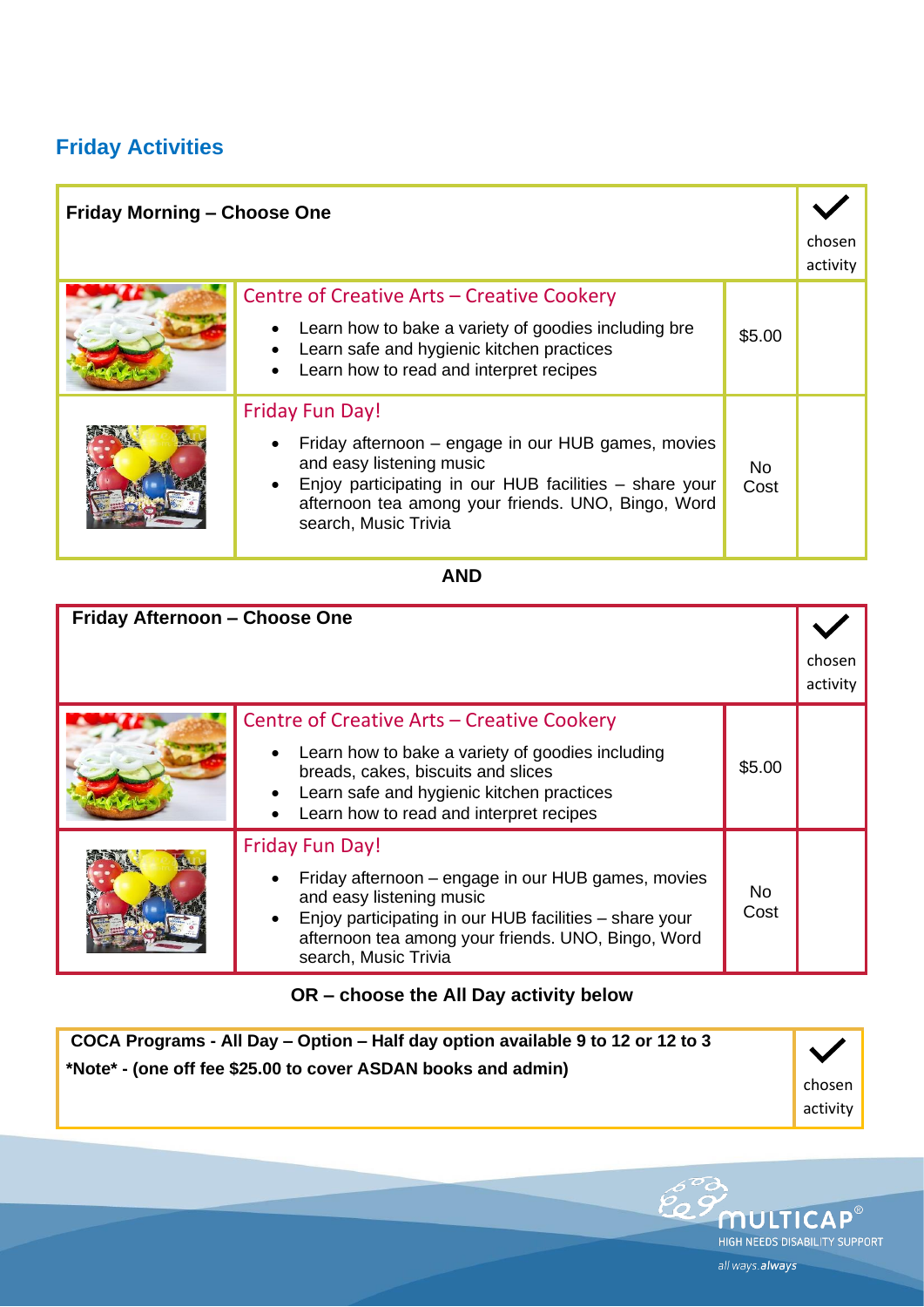

# ASDAN- Engaging with the world around me (People

and Events

Do you like to be out and about in the community? Meeting new people? Have fun and work towards your ASDAN certificate.

\$10.00

# 2022 Rockhampton Hub Program Dates

**Hub closed on public holidays**